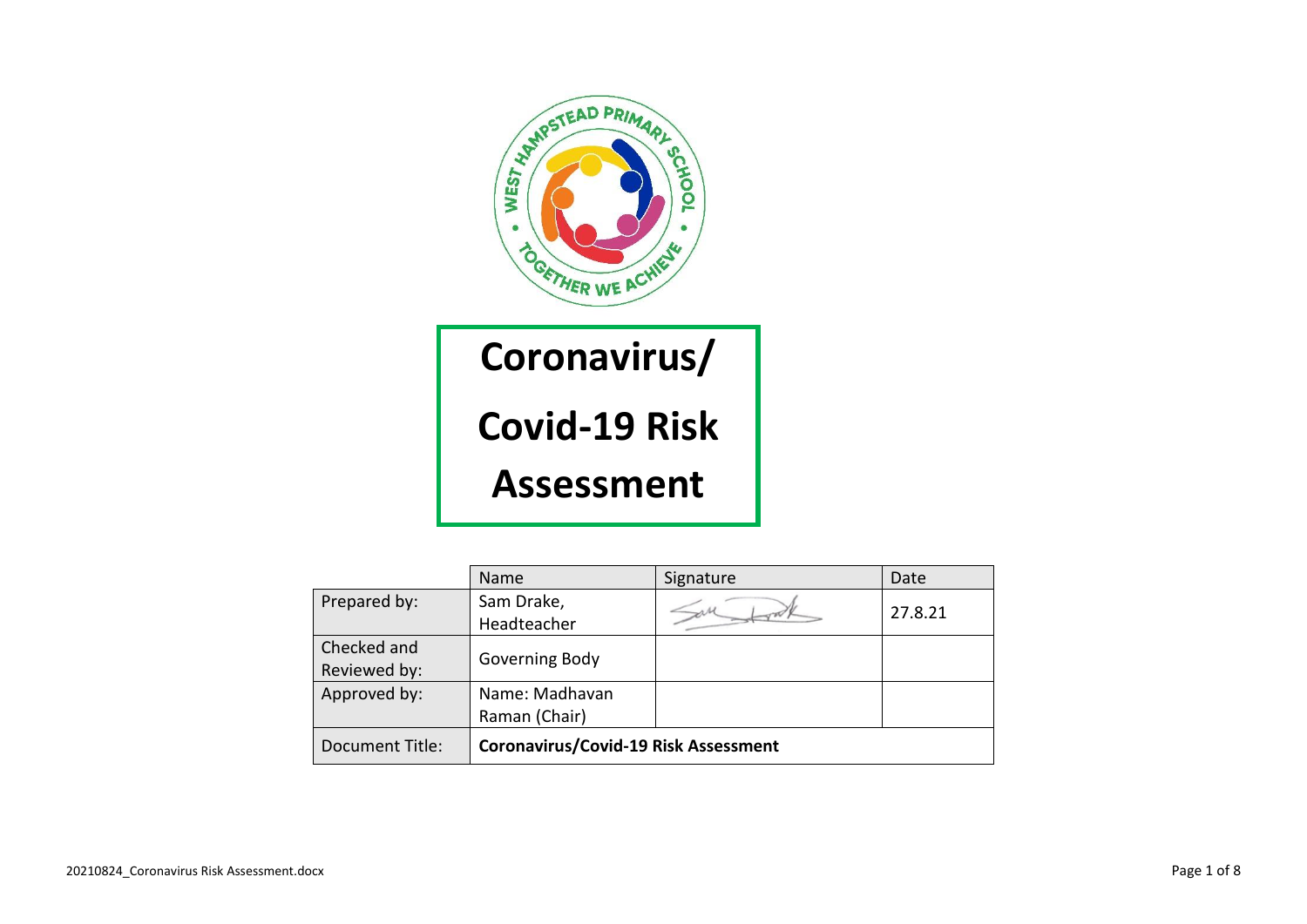| <b>Coronavirus/Covid-19 Risk Assessment</b>               |                                                                                                                                                                                                                                                                                                                                     |  |  |  |  |
|-----------------------------------------------------------|-------------------------------------------------------------------------------------------------------------------------------------------------------------------------------------------------------------------------------------------------------------------------------------------------------------------------------------|--|--|--|--|
| School/Setting name:                                      | West Hampstead Primary School                                                                                                                                                                                                                                                                                                       |  |  |  |  |
| Persons covered by this assessment:                       | Pupils<br>Staff<br><b>Contractors</b><br>Parents, carers and visitors                                                                                                                                                                                                                                                               |  |  |  |  |
| Tasks and activities covered by this risk<br>lassessment: | Activities (term time or holiday time) organised by the school/setting (other providers using the school's premises must<br>undertake their own risk assessment, collaborating with the school to ensure all the school's controls are followed)                                                                                    |  |  |  |  |
| Equipment and materials used:                             | General educational and play materials - this risk assessment supplements the school's/setting's standard risk<br>assessments for other hazards relating to activities e.g. classroom risk assessments, playground risk assessments,<br>sports/PE risk assessments, science risk assessments, design & technology risk assessments. |  |  |  |  |
| Location(s) covered by this risk assessment:              | Activities on the school/settings premises (additional risk assessments required for educational visits - the school's usual<br>arrangements e.g. the EVOLVE platform, should be used to risk assess and record visits).                                                                                                            |  |  |  |  |

## Background

This risk assessment will consider the risks to children, staff and others while the coronavirus, leading to Covid-19 infection is in circulation in the general community in the UK.

Note: this risk assessment only addresses hazards directly related to physical exposure to Coronavirus/Covid-19. The setting should separately consider non-physical hazards e.g. stress to staff and hazards not directly related to exposure to the virus, e.g. working at home, catering, including food preparation and building management arrangements. They should also risk assess their activities in the usual way and ensure all building, facilities and equipment is in good condition. All maintenance and inspection must be up-to-date

Hazard – Coronavirus, leading to the illness Covid-19, is spread in water droplets or aerosols that are expelled from the body through sneezing, coughing, talking and breathing. Persons can become infected by inhaling the droplets, if close to an infected person, or the aerosol, if in a poorly ventilated room/space with an infected person. The virus can be transferred to the hands and from there to surfaces. It can survive on surfaces for a period after transfer (depending on such things as the surface type, its moisture content and temperature).

The government's guidance, on which this template is based is,

Schools - <https://www.gov.uk/government/publications/actions-for-schools-during-the-coronavirus-outbreak/schools-covid-19-operational-guidance>

Early Years – [https://www.gov.uk/government/publications/coronavirus-covid-19-early-years-and-childcare-closures/actions-for-early-years-and-childcare-providers-during-the-covid-](https://www.gov.uk/government/publications/coronavirus-covid-19-early-years-and-childcare-closures/actions-for-early-years-and-childcare-providers-during-the-covid-19-pandemic)[19-pandemic](https://www.gov.uk/government/publications/coronavirus-covid-19-early-years-and-childcare-closures/actions-for-early-years-and-childcare-providers-during-the-covid-19-pandemic)

Out of School Settings - [https://www.gov.uk/government/publications/protective-measures-for-holiday-or-after-school-clubs-and-other-out-of-school-settings-for-children-during-the](https://www.gov.uk/government/publications/protective-measures-for-holiday-or-after-school-clubs-and-other-out-of-school-settings-for-children-during-the-coronavirus-covid-19-outbreak/covid-19-actions-for-out-of-school-settings)[coronavirus-covid-19-outbreak/covid-19-actions-for-out-of-school-settings](https://www.gov.uk/government/publications/protective-measures-for-holiday-or-after-school-clubs-and-other-out-of-school-settings-for-children-during-the-coronavirus-covid-19-outbreak/covid-19-actions-for-out-of-school-settings)

Contingency framework: education and childcare settings - [https://www.gov.uk/guidance/nhs-test-and-trace-workplace-guidance?utm\\_medium=email&utm\\_campaign=govuk](https://www.gov.uk/guidance/nhs-test-and-trace-workplace-guidance?utm_medium=email&utm_campaign=govuk-notifications&utm_source=09bc689c-73ca-4445-94fe-4f79828ed4e2&utm_content=daily)[notifications&utm\\_source=09bc689c-73ca-4445-94fe-4f79828ed4e2&utm\\_content=daily](https://www.gov.uk/guidance/nhs-test-and-trace-workplace-guidance?utm_medium=email&utm_campaign=govuk-notifications&utm_source=09bc689c-73ca-4445-94fe-4f79828ed4e2&utm_content=daily)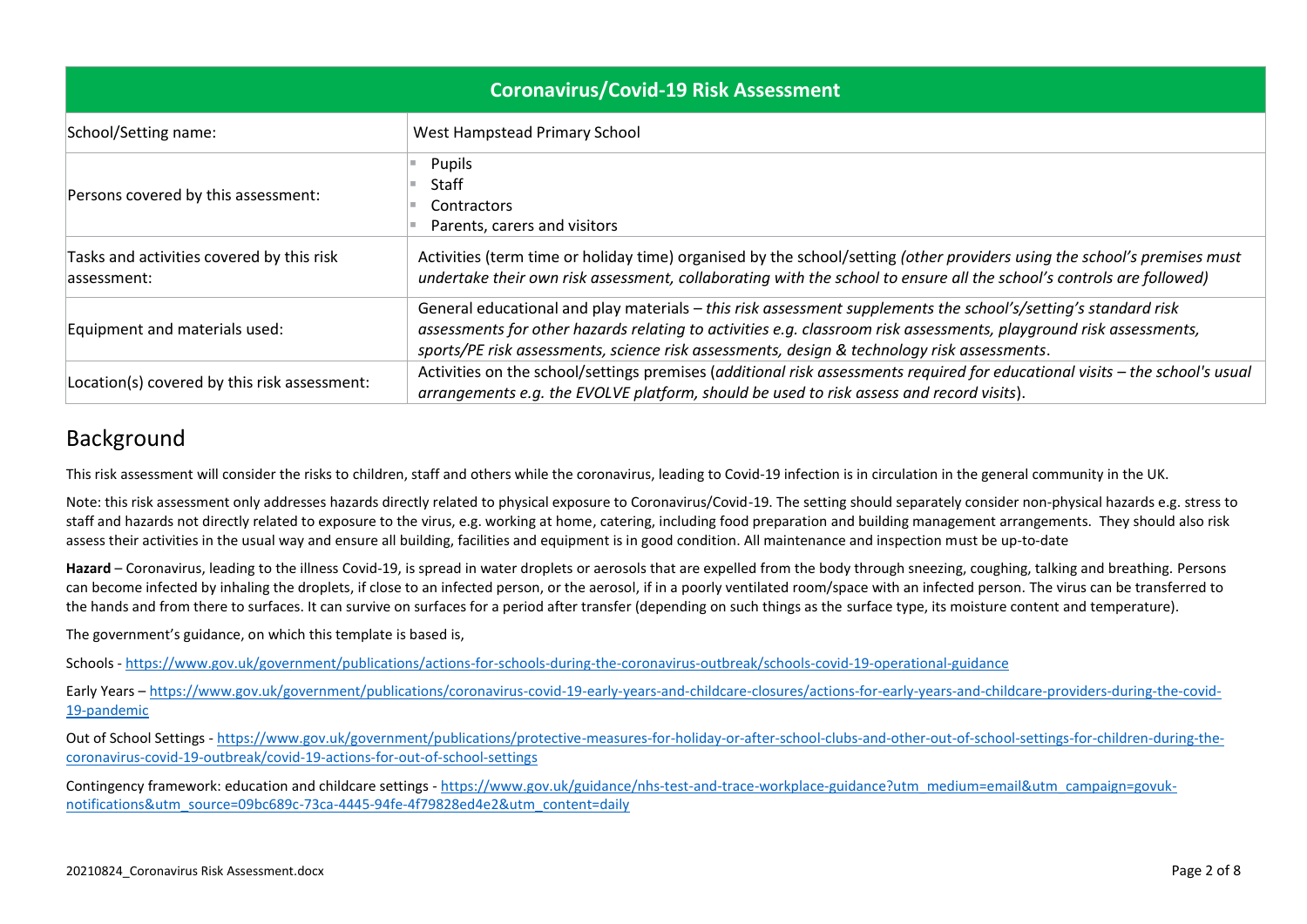| Ref            | What are the       | Who might       | What are you already doing to control the risks?                                                        | What further action Who needs                                 |                   | <b>When is</b> | <b>Date</b> |
|----------------|--------------------|-----------------|---------------------------------------------------------------------------------------------------------|---------------------------------------------------------------|-------------------|----------------|-------------|
|                | hazards?           | be harmed       | Suggested controls in blue $-i$ f these are not in place, they need to be moved to the further          | $\vert$ do you need to take to carry out the action completed |                   |                |             |
|                |                    | and how?        | actions column                                                                                          | to control the risks? the action?                             |                   | needed         |             |
|                |                    |                 |                                                                                                         |                                                               |                   | by?            |             |
| $\overline{1}$ |                    |                 | All - by close Staff and parents are informed of the symptoms of possible coronavirus infection, e.g. a | Staff to be                                                   | Sam Drake, 1.9.21 |                | 1.9.21      |
|                | Person with        | contact,        | cough, high temperature, loss of, or change in, their normal sense of taste of smell (anosmia)          | reminded on inset                                             | Headteach         |                |             |
|                | coronavirus        | being in        | and are kept up-to-date with national guidance about the signs, symptoms and transmission               | day 1.9.21                                                    | er                |                |             |
|                | linfection attends | poorly          | of coronavirus.                                                                                         |                                                               |                   |                |             |
|                | setting            | ventilated      |                                                                                                         | Parents to be sent a                                          |                   | 3.9.21         | 3.9.21      |
|                |                    | spaces or       | Clear instructions, both in pre-attendance literature and as signage at entrance, that nobody           | letter on 1.9.21                                              |                   |                |             |
|                |                    | touching        | (pupil, staff, parent, carer, visitor etc) should attend the setting (they must isolate at home)        |                                                               | Sam Drake,        |                |             |
|                |                    | contaminate if, |                                                                                                         |                                                               | Headteach         |                |             |
|                |                    | d objects       | i.they have symptoms of COVID-19.                                                                       |                                                               | er                |                |             |
|                |                    |                 | ii.they have tested positive by either LFD or PCR. Staff and pupils with a positive LFD test            |                                                               |                   |                |             |
|                |                    |                 | result should self-isolate in line with the stay at home guidance for households with                   |                                                               |                   |                |             |
|                |                    |                 | possible or confirmed coronavirus (COVID-19) infection. They will also need to get a                    |                                                               |                   |                |             |
|                |                    |                 | free PCR test to check if they have COVID-19. Whilst awaiting the PCR result, the individual            |                                                               |                   |                |             |
|                |                    |                 | should continue to self-isolate.                                                                        |                                                               |                   |                |             |
|                |                    |                 | iii.they have been instructed to self-isolate as a close contact by NHS Track and Trace or the          |                                                               |                   |                |             |
|                |                    |                 | NHS Covid app, unless exempted (all children under 18 years and 6 months are exempted)                  |                                                               |                   |                |             |
|                |                    |                 |                                                                                                         |                                                               |                   |                |             |
|                |                    |                 | iv.they are in quarantine after travelling abroad.                                                      |                                                               |                   |                |             |
|                |                    |                 | The isolation period for the positive case following a positive result includes the day                 |                                                               |                   |                |             |
|                |                    |                 | symptoms started for the symptomatic person, or the day their test was taken if they did not            |                                                               |                   |                |             |
|                |                    |                 | have symptoms, whether this was a Lateral Flow Device (LFD) or Polymerase Chain Reaction                |                                                               |                   |                |             |
|                |                    |                 | (PCR) test), and the next 10 full days. If a member of the household starts to display                  |                                                               |                   |                |             |
|                |                    |                 | symptoms they will need to start their 10 day isolation period and book a test.                         |                                                               |                   |                |             |
|                |                    |                 |                                                                                                         |                                                               |                   |                |             |
|                |                    |                 | In all cases where a person is identified as a close contact, including being a household               |                                                               |                   |                |             |
|                |                    |                 | member, of a positive case (regardless of whether they are required to self-isolate), they are          |                                                               |                   |                |             |
|                |                    |                 | strongly advised to take up the offer of a PCR test.                                                    |                                                               |                   |                |             |
| 2              | Poorly ventilated  | All             | You should identify any poorly ventilated spaces as part of your risk assessment and take               | Poorly ventilated                                             | John              | Ongoing        | Ongoing     |
|                | spaces leading to  |                 | steps to improve fresh air flow in these areas, giving particular consideration when holding            | spaces:                                                       | Taylor,           |                |             |
|                | risks of           |                 | events where visitors such as parents are on site, for example, school plays.                           | SSM to open                                                   | <b>SSM</b>        |                |             |
|                | coronavirus        |                 |                                                                                                         | windows and                                                   |                   |                |             |
|                | spreading          |                 | Ensure all indoor spaces are well ventilated. Where practical, windows should be left open or           | doors in the                                                  |                   |                |             |
|                |                    |                 | suitable air conditioning used in line with the HSE's guidance (see-                                    | morning and                                                   |                   |                |             |
|                |                    |                 | https://www.hse.gov.uk/coronavirus/equipment-and-machinery/air-conditioning-and-                        | windows to be                                                 |                   |                |             |
|                |                    |                 | ventilation/index.htm).                                                                                 | kept open all day.                                            |                   |                |             |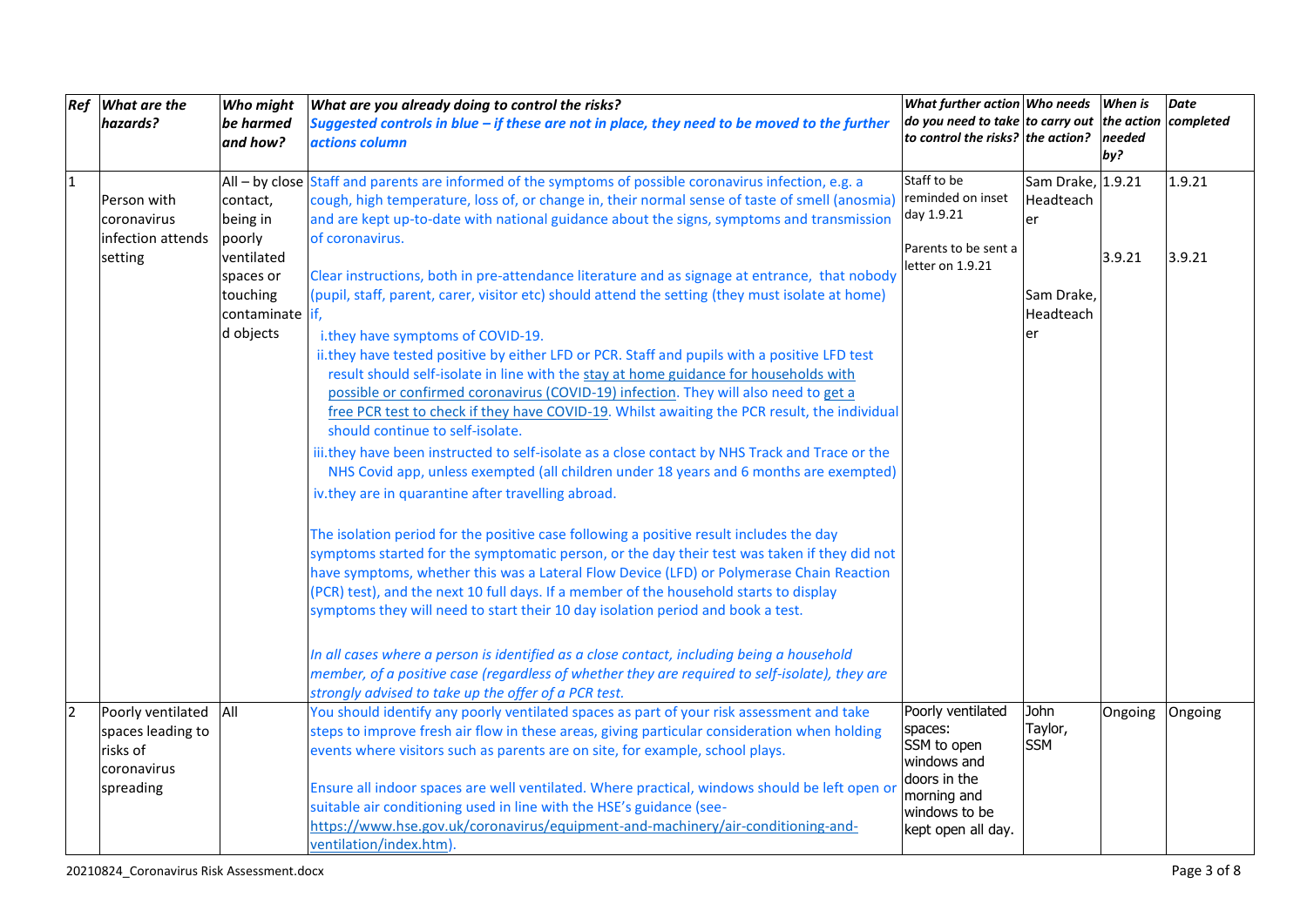| Ref | What are the<br>hazards?                                                                                                             | Who might<br>be harmed<br>and how? | What are you already doing to control the risks?<br>Suggested controls in blue - if these are not in place, they need to be moved to the further<br>actions column                                                                                                                                                                                                                                                                                                                                                                                                                                      | What further action Who needs<br>do you need to take to carry out<br>to control the risks? the action?                                                                                                                                                             |                                                                 | <b>When is</b><br>the action completed<br>needed<br>by? | <b>Date</b> |
|-----|--------------------------------------------------------------------------------------------------------------------------------------|------------------------------------|---------------------------------------------------------------------------------------------------------------------------------------------------------------------------------------------------------------------------------------------------------------------------------------------------------------------------------------------------------------------------------------------------------------------------------------------------------------------------------------------------------------------------------------------------------------------------------------------------------|--------------------------------------------------------------------------------------------------------------------------------------------------------------------------------------------------------------------------------------------------------------------|-----------------------------------------------------------------|---------------------------------------------------------|-------------|
|     |                                                                                                                                      |                                    | If possible, open windows as wide as possible for at least 15 minutes before a session and<br>between sessions.                                                                                                                                                                                                                                                                                                                                                                                                                                                                                         | All staff to be told<br>of the importance<br>of ventilating<br>rooms.                                                                                                                                                                                              | Sam Drake, 1.9.21<br>Headteach<br>er                            |                                                         | 1.9.21      |
|     |                                                                                                                                      |                                    | If participating in music or sports indoors, it is particularly important that ventilation is good.                                                                                                                                                                                                                                                                                                                                                                                                                                                                                                     | PE to take place<br>outside where<br>possible. If inside Karl<br>the hall, doors to<br>be open.<br>Music lessons to<br>take place in<br>classrooms with<br>windows and<br>doors open.                                                                              | <b>Beckford</b><br>and<br>Hayden<br>Thomas<br>All staff         | Ongoing<br>Ongoing Ongoing                              | Ongoing     |
| lз  | Contracting or<br>spreading<br>coronavirus by<br>not washing<br>hands adequately<br>and not observing<br>good respiratory<br>hygiene | All                                | Infection control procedures are adhered to as much as possible in accordance with the DfE<br>and PHE's guidance.<br>Posters are displayed throughout the school reminding pupils, staff and visitors to wash their<br>hands, e.g. before entering and leaving the school.<br>Hands to be washed with soap and water (or hand sanitiser used if hand washing facilities<br>not available),<br>i)<br>On arrival.<br>$\mathbf{ii}$<br>After use of the toilet.<br><b>Before eating</b><br>iii)<br>After playing outside<br>iv)<br>$\mathsf{v}$<br><b>After sneezing</b><br><b>Before departure</b><br>vi) | Posters re.<br>handwashing and<br>'catch it, bin it, kill er<br>it' to remain on<br>display around the<br>school.<br>SSM to check<br>supplies of hand<br>sanitiser and<br>tissues in each<br>classroom and<br>entry/exit of both<br>sites and keep<br>replenished. | Sam Drake, 1.9.21<br>Headteach<br>John<br>Taylor,<br><b>SSM</b> | 1.9.21                                                  |             |
|     |                                                                                                                                      |                                    | Tissues to be available for all to be encouraged use the "Catch it, Bin it, Kill it approach" for<br>coughing and sneezing.                                                                                                                                                                                                                                                                                                                                                                                                                                                                             | Teachers to<br>lensure children<br>use hand sanitiser:<br>-on arrival                                                                                                                                                                                              |                                                                 | Ongoing                                                 |             |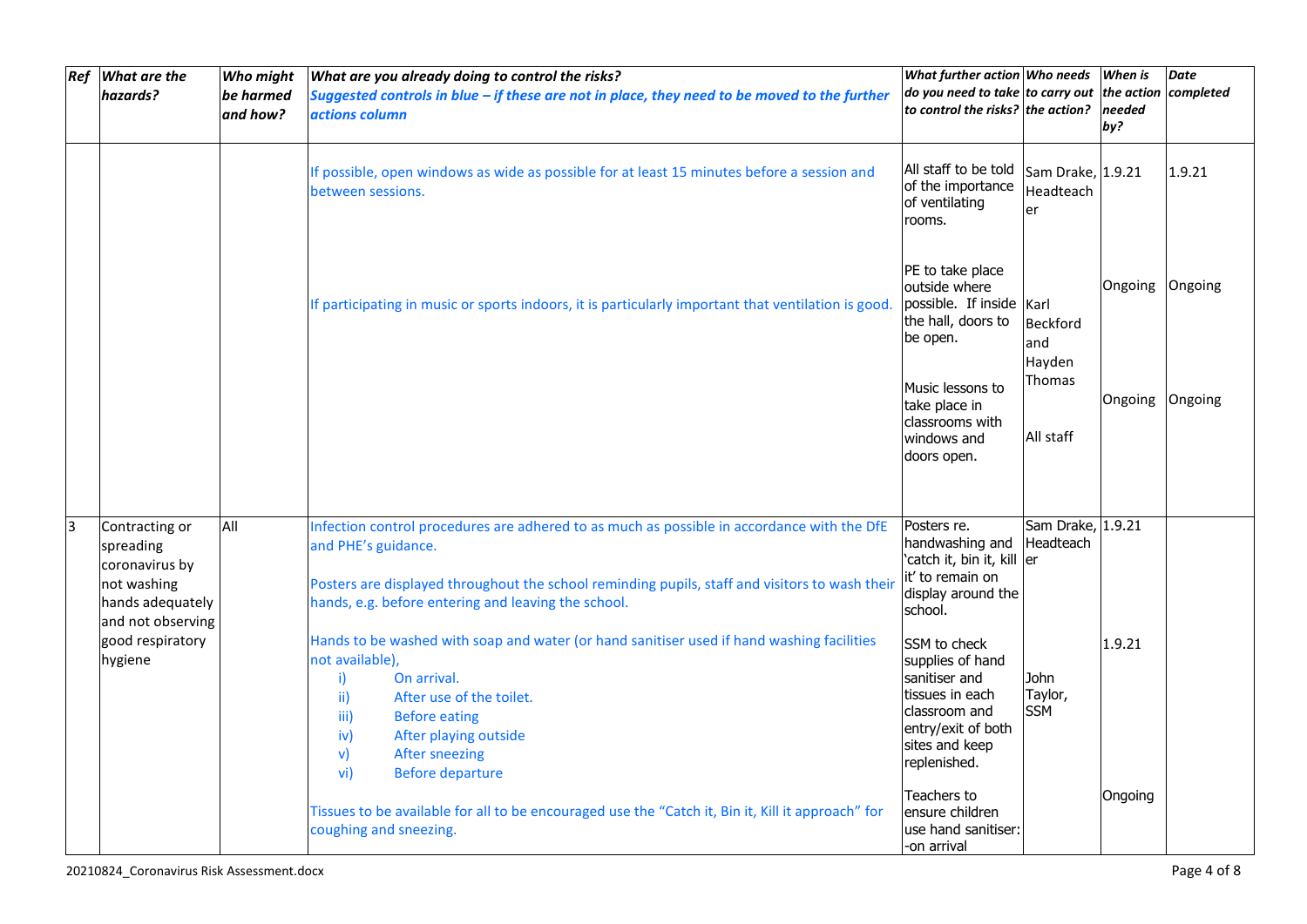| Ref | What are the<br>hazards?                                                                   | Who might<br>be harmed<br>and how? | What are you already doing to control the risks?<br>Suggested controls in blue $-i$ f these are not in place, they need to be moved to the further<br>actions column                                                                                                                                                                                                                                                                                  | What further action Who needs<br>$\vert$ do you need to take to carry out $\vert$ the action $\vert$ completed<br>to control the risks? the action? |                                      | When is<br>needed<br>by? | <b>Date</b> |
|-----|--------------------------------------------------------------------------------------------|------------------------------------|-------------------------------------------------------------------------------------------------------------------------------------------------------------------------------------------------------------------------------------------------------------------------------------------------------------------------------------------------------------------------------------------------------------------------------------------------------|-----------------------------------------------------------------------------------------------------------------------------------------------------|--------------------------------------|--------------------------|-------------|
|     |                                                                                            |                                    |                                                                                                                                                                                                                                                                                                                                                                                                                                                       | -before and after<br>play<br>-before and after<br><b>lunch</b><br>-end of day                                                                       | <b>Teachers</b>                      |                          |             |
|     | Getting or<br>spreading<br>coronavirus by<br>not cleaning                                  | All                                | Enhanced cleaning in line with the guidance<br>https://www.gov.uk/government/publications/covid-19-decontamination-in-non-healthcare-<br><b>settings</b>                                                                                                                                                                                                                                                                                              | Lunchtime clean<br>to continue for the Dougan,<br>foreseeable future. SBM                                                                           | Paul                                 | Ongoing                  |             |
|     | surfaces,<br>equipment and<br>workstations                                                 |                                    | This should include planned regular cleaning of all areas, including toys and equipment and<br>additional cleaning of regularly touched surfaces, such as door knobs and hand rails.                                                                                                                                                                                                                                                                  | EYFS team to<br>ensure resources<br>are cleaned<br>regularly.                                                                                       | Karen Filiz,<br><b>EYFS Lead</b>     | Ongoing                  |             |
|     |                                                                                            |                                    |                                                                                                                                                                                                                                                                                                                                                                                                                                                       | Regular clean at<br>the end of the<br>school day.                                                                                                   |                                      | Ongoing                  |             |
| l5  | Contracting<br>coronavirus from<br>persons nearby or<br>by direct<br>(touching)<br>contact | Staff and<br>pupils                | Reception areas, where staff may come into contact with large numbers of adults from<br>outside their household, the school may wish to enable one-way systems to or have clear<br>screens at the reception desk. Visitors and staff may be asked to wear face coverings.<br>In areas usually only used by adults e.g. staff rooms, offices and meeting rooms, furniture<br>should be arranged to prevent close face-to-face contact with each other. | Visitors asked to<br>wear face masks<br>in communal areas Headteach<br>if they are able to. $ er $<br>Poster to be<br>made.                         | Sam Drake, 1.9.21                    |                          |             |
|     |                                                                                            |                                    | Staff should also be reminded to minimise their close face-to-face contact with others (pupils<br>and adults) as far as practicable.<br>If parents/carers/visitors etc are invited to attend the setting for an indoor activity, e.g. for a<br>performance, exhibition of work or meeting, they should be asked to wash or sanitise hands<br>on arrival and wear face coverings.                                                                      | Staff to be<br>reminded on inset<br>day.                                                                                                            | Sam Drake, 1.9.21<br>Headteach<br>er |                          |             |
| l6  | Clinically<br>extremely<br>vulnerable (CEV)<br>or pregnant                                 | CEV or<br>pregnant<br>persons      | CEV pupils should follow any advice given to them by their medical specialists.<br>The school/setting should undertake a personal risk assessment with all CEV and pregnant<br>staff and ensure they follow the current guidance,                                                                                                                                                                                                                     | Find out medical<br>advice given to<br>CEV child.                                                                                                   | Paul<br>Dougan,<br><b>SBM</b>        | 1.9.21                   |             |
|     | persons                                                                                    |                                    | For CEV staff - https://www.gov.uk/government/publications/guidance-on-<br>shielding-and-protecting-extremely-vulnerable-persons-from-covid-19/guidance-on<br>shielding-and-protecting-extremely-vulnerable-persons-from-covid-19                                                                                                                                                                                                                     | 0 CEV staff<br>0 pregnant staff                                                                                                                     |                                      |                          |             |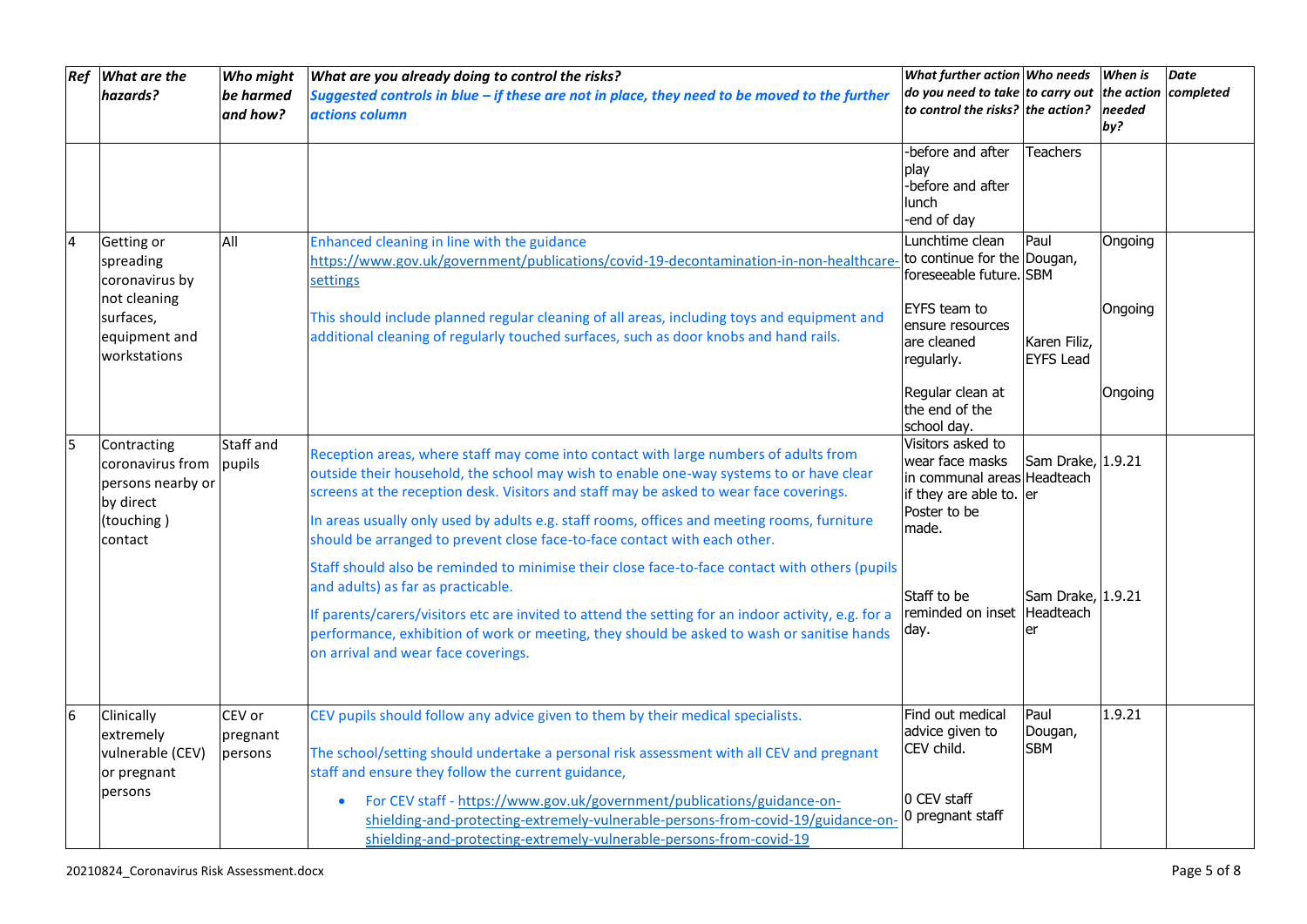| Ref | What are the<br>hazards?                                                                        | Who might<br>be harmed<br>and how?                                                                | What are you already doing to control the risks?<br>Suggested controls in blue $-i$ f these are not in place, they need to be moved to the further<br>actions column                                                                                                                                                                                                                                                                                                                                                                                                                                                                                                                                                                                                                                                                                                                                                                                                                                                                                                                                                                                                                                                                                                                                                                                                                                                                                                                                                                                                                                                                                                                                                                                                                                                               | What further action Who needs<br>$\vert$ do you need to take to carry out the action completed<br>to control the risks? the action? $ needed$                                                                                                                          |                                              | <b>When</b> is<br>by? | <b>Date</b> |
|-----|-------------------------------------------------------------------------------------------------|---------------------------------------------------------------------------------------------------|------------------------------------------------------------------------------------------------------------------------------------------------------------------------------------------------------------------------------------------------------------------------------------------------------------------------------------------------------------------------------------------------------------------------------------------------------------------------------------------------------------------------------------------------------------------------------------------------------------------------------------------------------------------------------------------------------------------------------------------------------------------------------------------------------------------------------------------------------------------------------------------------------------------------------------------------------------------------------------------------------------------------------------------------------------------------------------------------------------------------------------------------------------------------------------------------------------------------------------------------------------------------------------------------------------------------------------------------------------------------------------------------------------------------------------------------------------------------------------------------------------------------------------------------------------------------------------------------------------------------------------------------------------------------------------------------------------------------------------------------------------------------------------------------------------------------------------|------------------------------------------------------------------------------------------------------------------------------------------------------------------------------------------------------------------------------------------------------------------------|----------------------------------------------|-----------------------|-------------|
|     |                                                                                                 |                                                                                                   | For pregnant staff - https://www.gov.uk/government/publications/coronavirus-<br>$\bullet$<br>covid-19-advice-for-pregnant-employees/coronavirus-covid-19-advice-for-pregnant-<br>employees                                                                                                                                                                                                                                                                                                                                                                                                                                                                                                                                                                                                                                                                                                                                                                                                                                                                                                                                                                                                                                                                                                                                                                                                                                                                                                                                                                                                                                                                                                                                                                                                                                         |                                                                                                                                                                                                                                                                        |                                              |                       |             |
|     | Contracting<br>coronavirus from<br>a person who<br>develops<br>symptoms while<br>at the setting | contact,<br>being in<br>poorly<br>ventilated<br>spaces or<br>touching<br>contaminate<br>d objects | All - by close School/setting establish a protocol,<br>1. Establish a location where the individual can be isolated until they can go home -<br>location should be well ventilated.<br>Symptomatic person to be taken to the isolation location.<br>2.<br>Supervising staff to be trained to maintain at least 2 metre social distancing from<br>3.<br>the symptomatic person. If the symptomatic person requires care at closer than 2<br>metres, staff should put on a disposable Type IIR fluid resistant surgical face mask,<br>disposable gloves and disposable apron. After use the PPE should be removed and<br>safely disposed of.<br>4. For pupils – parents/carers to be contacted to arrange collection. Pupils should<br>either walk or be collected by a household member in a car (they should not use<br>public transport).<br>5. For staff - go home or arrange to be collected (they should not use public<br>transport - if they cannot walk, drive or be collected, they should get a black cab<br>where the passenger is separated from the driver by a screen and wear a face<br>covering at all times).<br>Clean the areas where the symptomatic person has been in line with the<br>6.<br>government's guidance - see<br>https://www.gov.uk/government/publications/covid-19-decontamination-in-non-<br>healthcare-settings/covid-19-decontamination-in-non-healthcare-settings#left-<br>area<br>Symptomatic persons should be asked to arrange a PCR test as quickly as possible and to<br>inform the setting of the result.<br>If the positive case is in an early years setting or primary school where identifying close<br>contacts may be difficult, a 'warn and inform' letter can be sent to parents of pupils in the<br>same class advising them they may wish to book a PCR test for their child. | Staff to be<br>informed of<br>procedures on<br>inset day.<br>Flow chart created<br>and to be<br>displayed in all<br>rooms in the<br>school.<br>SSM to check<br>stock of surgical<br>face masks,<br>aprons and gloves Taylor,<br>in Bubble and top SSM<br>room in Alpha | Sam Drake, 1.9.21<br>Headteach<br>er<br>John | 1.9.21                |             |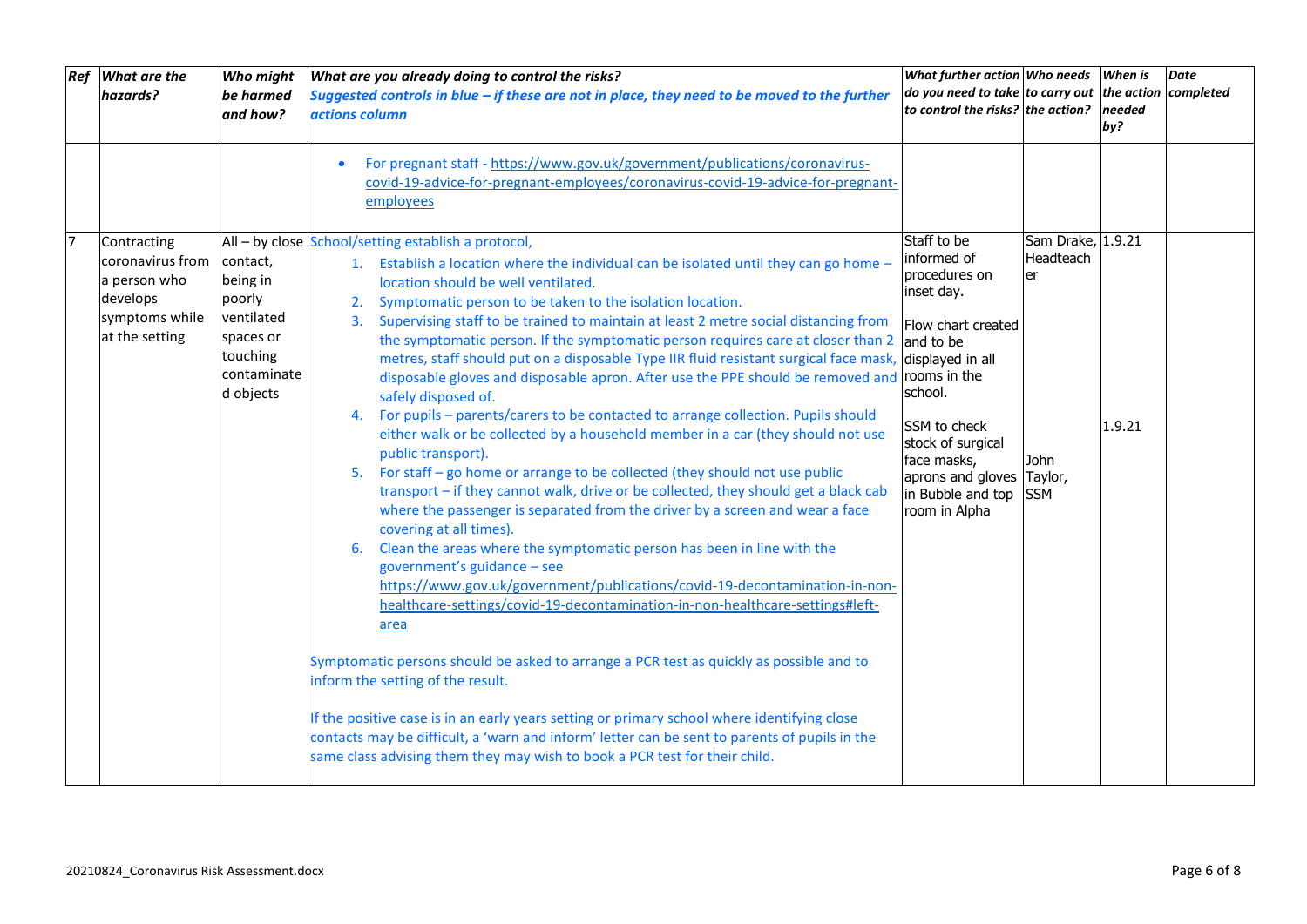| Ref | What are the     | Who might | What are you already doing to control the risks?                                                                                               | What further action Who needs When is                 |                   |        | <b>Date</b> |
|-----|------------------|-----------|------------------------------------------------------------------------------------------------------------------------------------------------|-------------------------------------------------------|-------------------|--------|-------------|
|     | hazards?         | be harmed | Suggested controls in blue $-i$ f these are not in place, they need to be moved to the further                                                 | do you need to take to carry out the action completed |                   |        |             |
|     |                  | and how?  | actions column                                                                                                                                 | to control the risks? the action?                     |                   | needed |             |
|     |                  |           |                                                                                                                                                |                                                       |                   | by?    |             |
| 8   | Confirmed cases  | All       | Inform Camden and Islington Public Health on ciphadmin@islington.gov.uk of all positive                                                        | All of this                                           | Sam Drake, 6.9.21 |        |             |
|     | and Outbreaks in |           | cases using the updated reporting form. Also, please explicitly state if you have met the                                                      | information is in                                     | Headteach         |        |             |
|     | a setting        |           | thresholds detailed below:                                                                                                                     | the flowchart,<br>which will be                       | er                |        |             |
|     |                  |           |                                                                                                                                                | followed.                                             |                   |        |             |
|     |                  |           | For more than one case follow instructions in the government guidance section "Stepping                                                        |                                                       |                   |        |             |
|     |                  |           | measures up and down" (call DfE on 0800 046 8687 option 1).                                                                                    | Outbreak                                              |                   |        |             |
|     |                  |           |                                                                                                                                                | management plan                                       |                   |        |             |
|     |                  |           | Employers should call the Self-Isolation Service Hub on 020 3743 6715 as soon as they are                                                      | written, ready to                                     |                   |        |             |
|     |                  |           | made aware that any of their workers have tested positive. If cases amongst staff mean a                                                       | be implemented if<br>needed.                          |                   |        |             |
|     |                  |           | setting meets the threshold, described below, employers will need to provide the 8-digit NHS                                                   |                                                       |                   |        |             |
|     |                  |           | Test and Trace Account ID (sometimes referred to as a CTAS number) of the person who                                                           |                                                       |                   |        |             |
|     |                  |           | tested positive, alongside the names of co-workers identified as close contacts.                                                               |                                                       |                   |        |             |
|     |                  |           |                                                                                                                                                |                                                       |                   |        |             |
|     |                  |           | For most education and childcare settings, whichever of these thresholds is reached first:                                                     |                                                       |                   |        |             |
|     |                  |           | . 5 children, pupils, students or staff, who are likely to have mixed closely, test positive for                                               |                                                       |                   |        |             |
|     |                  |           | COVID-19 within a 10-day period; or                                                                                                            |                                                       |                   |        |             |
|     |                  |           | . 10% of children, pupils, students or staff who are likely to have mixed closely test positive                                                |                                                       |                   |        |             |
|     |                  |           | for COVID-19 within a 10-day period                                                                                                            |                                                       |                   |        |             |
|     |                  |           |                                                                                                                                                |                                                       |                   |        |             |
|     |                  |           |                                                                                                                                                |                                                       |                   |        |             |
|     |                  |           | For special schools, residential settings, and settings that operate with 20 or fewer children,<br>pupils, students and staff at any one time: |                                                       |                   |        |             |
|     |                  |           |                                                                                                                                                |                                                       |                   |        |             |
|     |                  |           | . 2 children, pupils, students and staff, who are likely to have mixed closely, test positive for                                              |                                                       |                   |        |             |
|     |                  |           | COVID-19 within a 10-day period                                                                                                                |                                                       |                   |        |             |
|     |                  |           | The school/setting should be prepared, if local conditions deteriorate, to implement                                                           |                                                       |                   |        |             |
|     |                  |           | additional controls e.g. to enable social distancing (e.g. reintroducing bubbles) and face mask                                                |                                                       |                   |        |             |
|     |                  |           | wearing for adults and pupils over 11 in communal indoor spaces and/or classrooms at the                                                       |                                                       |                   |        |             |
|     |                  |           | request of the local Director of Public Health or the government.                                                                              |                                                       |                   |        |             |
|     |                  |           |                                                                                                                                                |                                                       |                   |        |             |
|     |                  |           | NHS Track and Trace will be contacting relevant persons to identify close contacts from 19                                                     |                                                       |                   |        |             |
|     |                  |           | July 2021 onwards - the school/setting may be contacted by NHS to provide information.                                                         |                                                       |                   |        |             |